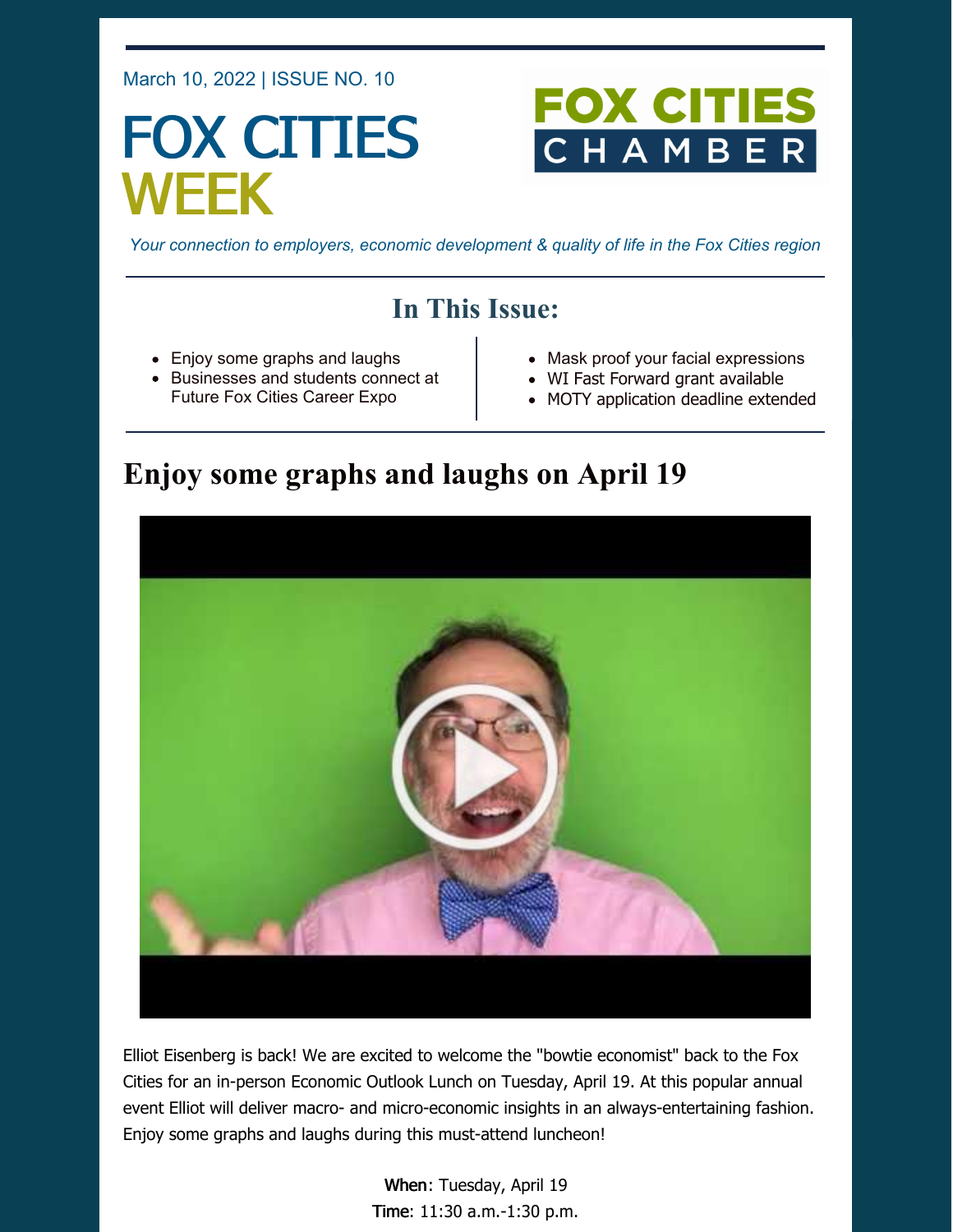Register for [Economic](https://business.foxcitieschamber.com/events/details/2022-economic-outlook-lunch-17239) Outlook Lunch on April 19

## **Businesses and students connect at 2022 Future Fox Cities Career Expo**

We wrapped up the Future Fox Cities Career Expo yesterday, and the energy was amazing! Both days saw our Fox Cities businesses make great connections with 8th grade and high school students. Employers were able to answer students' questions, share about their business, help plan career paths, and start a pipeline for their future workforce. Thanks go out to so many ... our 80+ businesses who had booths, 2,300 students from 16 high schools, dozens of volunteers, our Chamber Crew, and all sponsors for their financial support: Menasha Corporation, Prevea Health, NEW Manufacturing Alliance, Gulfstream, Ascension, Bon Appetit, Ducommun, and Ornua Ingredients North America. THANK YOU!

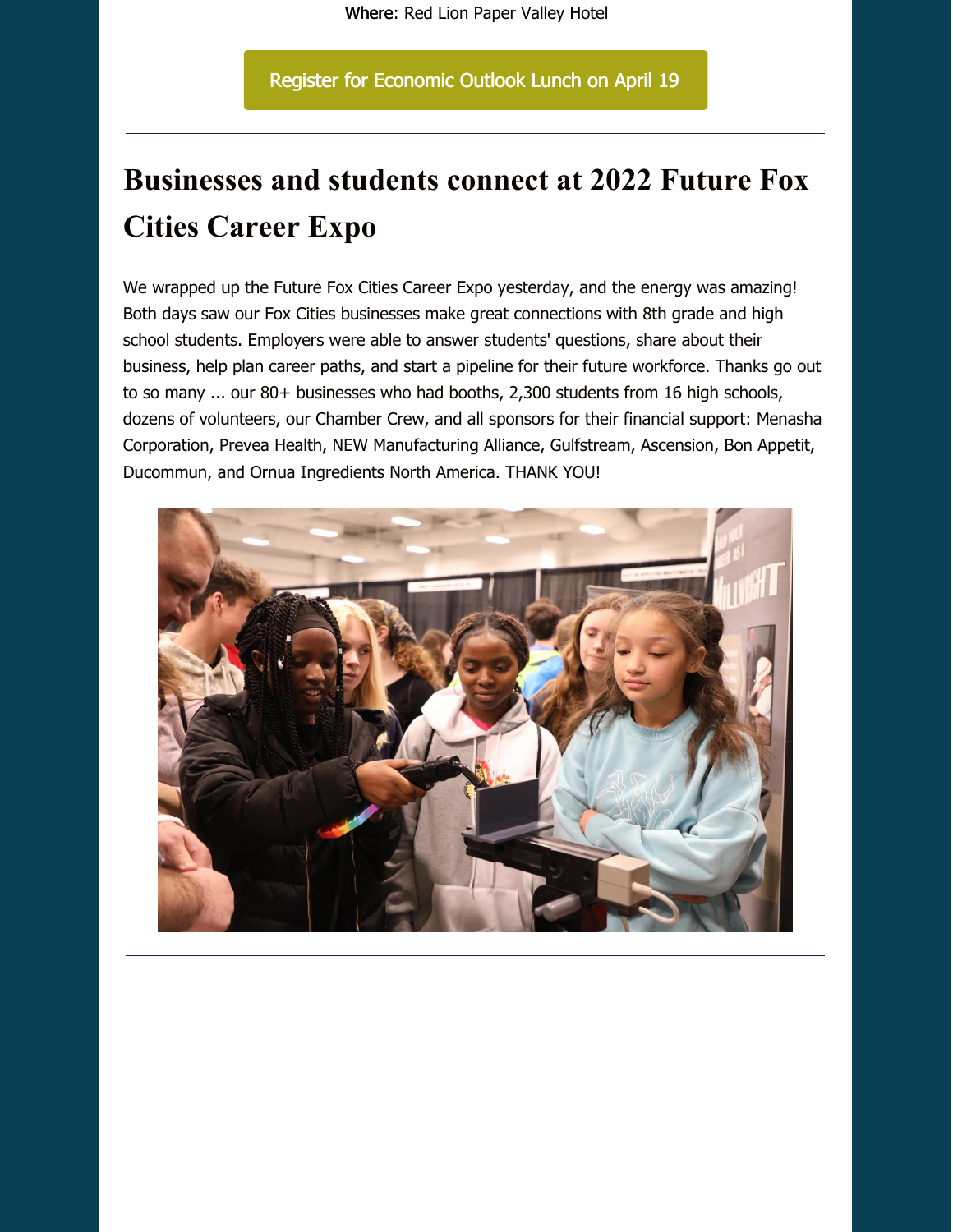

**Host a free** financial workshop for your team:

What to do with my **Tax Refund** 

**United** Way

# **Chamber Member & Community News**

**Best Western Premier Bridgewood Resort Hotel Neenah selected as best conference center in Wisconsin**

Wisconsin Meetings closes every year by recounting how the industry has changed and grown over the last 12 months. The annual Best of Wisconsin Meetings readers' poll discovers the readers' choices for the best the state has to offer and observing how sentiments shift from year to year is incredibly illuminating as priorities change. In light of the COVID-19 pandemic, travel uncertainty has catapulted the importance of flexibility and the labor shortage has escalated the value of customer satisfaction. Read [more](https://foxcitieschamber.com/news/2022/03/08/member-news/best-western-premier-bridgewood-resort-hotel-neenah-selected-as-best-conference-center-in-wisconsin/) >>

#### **New venue management services offered by A-Mazing Events**

A-mazing Events, an event and meeting planning company based in Appleton, Wisconsin, now offers venue management services for venue property owners. According to Joey Reader, the company's president and founder, venue management is a good fit for her team of eight professional event planners, designers, and event staffers. "East-central Wisconsin has a treasure trove of beautiful halls and historic buildings that owners open up to others for their events," Reader said. "We hear from them it's time consuming and stressful to always be available for calls, tours, maintenance, and vendor questions. That's where we can help." Read

## **Century 21 Ace Realty receives President's Award**

**VOLUNTEER INCOME<br>TAX ASSISTANCE IVITA** 

Dawn Christensen, broker/owner of CENTURY 21 Ace Realty is pleased to announce that in recognition of its outstanding sales production and commitment to quality service, Century 21 Real Estate LLC recently honored CENTURY 21 Ace Realty with the 2021 CENTURY 21® President's Award. The annual award is bestowed upon those independent CENTURY  $21^{\circledR}$  offices that earn the CENTURY 21  $CENTURION^<sup>(8)</sup>$  award and the CENTURY 21 Quality Service Pinnacle award in the same calendar year. Read [more>>](https://foxcitieschamber.com/news/2022/02/25/member-news/century-21-ace-realty-receives-2021-president-s-award-for-commitment-to-quality-service-and-productivity/)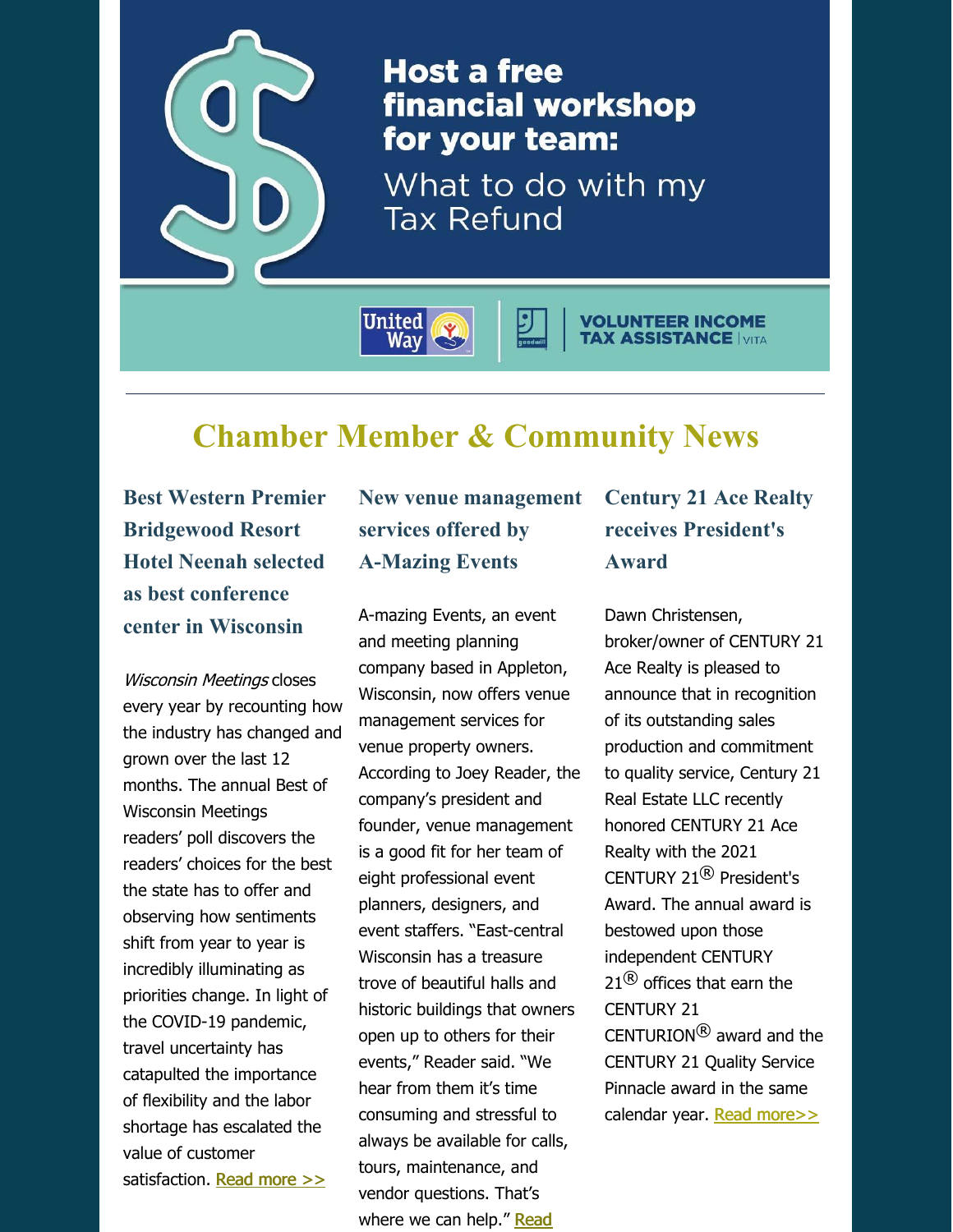#### Read all [Chamber](https://foxcitieschamber.com/news/1/) member news here>>

#### **Member Movers and Shakers**

- Goodwill NCW President and CEO[Chris](https://foxcitieschamber.com/news/2022/03/08/member-news/hess-elected-to-goodwill-industries-international-s-executive-council/) Hess was named to Goodwill Industries International's (GII) Executive Council of the Conference of Executives and will serve on Goodwill Industries International's Board of Directors.
- [Jennifer](https://foxcitieschamber.com/news/2022/03/08/member-news/busch-named-community-first-investment-team-program-manager/) Busch has been promoted to Program Manager with Community First Financial Advisors, a full-service investment program offered through CUSO Financial Services (CFS).
- Kathy [Henrich](https://foxcitieschamber.com/news/2022/03/08/member-news/henrich-named-to-m3-insurance-board-of-directors/), CEO of Milwaukee Tech Hub Coalition, has been named to the Board of Directors of M3 Insurance.
- Century 21 Real Estate LLC recently recognized severallocal sales [affiliates](https://foxcitieschamber.com/news/2022/02/25/member-news/ongoing-commitment-to-service-earns-local-agent-century-21-2021-quality-service-pinnacle-award/) with the CENTURY 21 2021 Quality Service Pinnacle Producer Award.
- In recognition of outstanding sales production and commitment to quality service, Century 21 Real Estate LLC recently honored local sales [associates](https://foxcitieschamber.com/news/2022/02/25/member-news/century-21-agents-receive-2021-president-s-producer-award-for-commitment-to-quality-service-and-productivity/) with the 2021 CENTURY 21 $<sup>®</sup>$  President's Producer Award.</sup>
- Century 21 Real Estate LLC recognized Stacey [Hennessey](https://foxcitieschamber.com/news/2022/02/25/member-news/century-21-affiliated-stacey-hennessey-co.-recognized-for-outstanding-production-with-2021-grand-centurion-team-award/) & Co. with the GRAND CENTURION Team award following 2021 sales totals.
- Century 21 Real Estate LLC recognized sales affiliateSandra [DuFrane](https://foxcitieschamber.com/news/2022/02/25/member-news/century-21-ace-realty-announces-sales-affiliate-as-recipient-of-2021-grand-centurion-producer-award/) with the CENTURY 21 GRAND CENTURION Producer award following their successful 2021 sales totals.

### *Body language expert tip #2:* **Mask proof your facial expressions**



Kristin Bock from Body Language Blueprints was a featured speaker at our Career Expo, but she offers great tips for any professional wanting to make a good impression. In part



Business After Hours at Best Western Premier [Bridgewood](https://business.foxcitieschamber.com/events/details/2022-business-after-hours-march-17448) Resort Hotel March 10, 2022 5-7 PM 1000 Cameron Way, Neenah

[Excellence](https://foxcitieschamber.com/talent/excellence-in-education-awards-fox-cities-chamber/) in Education Shining Star Awards April 5, 2022 5 - 8:30 PM Red Lion Hotel Paper Valley, Appleton

[Celebrate](https://business.foxcitieschamber.com/events/details/celebrate-fox-cities-annual-dinner-17275) Fox Cities Annual Dinner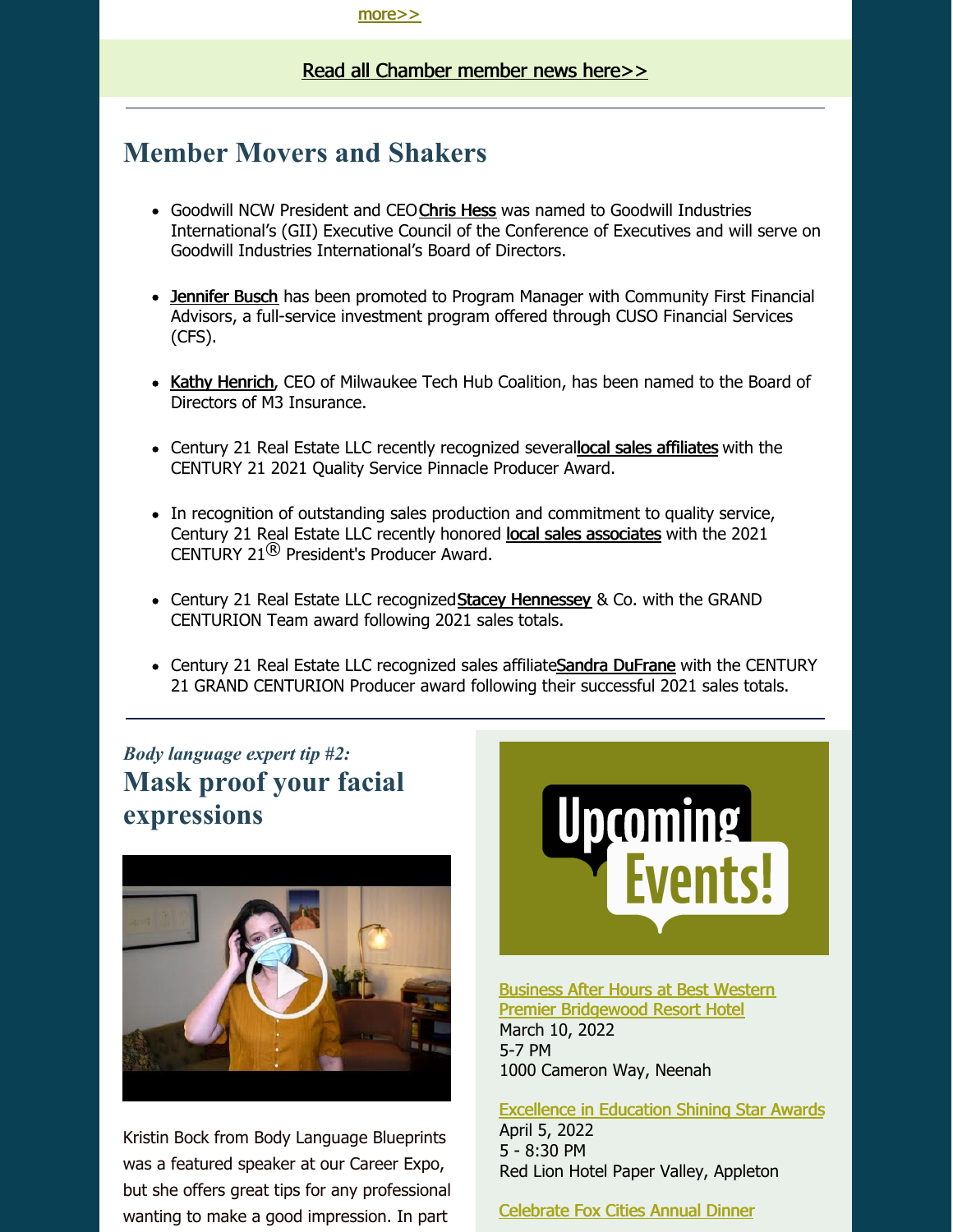two of a two-part video series, she offers tips on how to mask proof your facial expressions. Click [here](https://youtu.be/BCjvauR3MXA) or above to watch the video.

Kristin (aka Woman Determined To Make Sure People Feel Seen & Heard) is a speaker, coach, and the founder of Body Language Blueprints, an online platform that helps leaders and professionals win more clients, draw people in, and have followers to the ends of the Earth using body language. Learn more at her [website](https://bodylanguageblueprints.com/).



#### A tribute to educators!

Tickets are available for our Excellence in Education Awards Shining Star Awards Program on April 5, 5-8:30 PM at Red Lion Hotel. Help recognize the outstanding achievements of educators in the Fox Cities region. [Register/learn](https://business.foxcitieschamber.com/events/details/2022-excellence-in-education-shining-star-awards-program-17311) more >>

April 7, 2022 6-9 PM Red Lion Hotel Paper Valley, Appleton

#### [Economic](https://business.foxcitieschamber.com/events/details/2022-economic-outlook-lunch-17239) Outlook Lunch

April 19, 2022 11:30 AM - 1:30 PM Red Lion Hotel Paper Valley, Appleton

#### Business After Hours at Berkshire [Hathaway](https://business.foxcitieschamber.com/events/details/2022-business-after-hours-april-17449)

April 28, 2022 5:00 - 7:00 PM W6180 Aerotech Dr., Appleton

Business After Hours at Avaii Wealth **[Management](https://business.foxcitieschamber.com/events/details/2022-business-after-hours-may-17450)** 

May 12, 2022 5:00 - 7:00 PM 2102 N. Casaloma Dr., Appleton

#### Bazaar After Dark: New [London](https://business.foxcitieschamber.com/events/details/bazaar-after-dark-new-london-17395)

June 3, 2022 5:00 PM - 10:00 PM W North Water St. (Between N Shawano & Pearl Streets) Vendor applications: *<https://form.jotform.com/212796751239162>*

[Chamber](https://business.foxcitieschamber.com/events/details/2022-fox-cities-chamber-golf-outing-north-shore-golf-club-17346) Golf Outing at North Shore Golf Club July 18, 2022

10:00 AM - 6:00 PM N8421 N Shore Road, Menasha

See all [upcoming](https://business.foxcitieschamber.com/events/catgid/6) Chamber Events>>



**What we are reading ...**